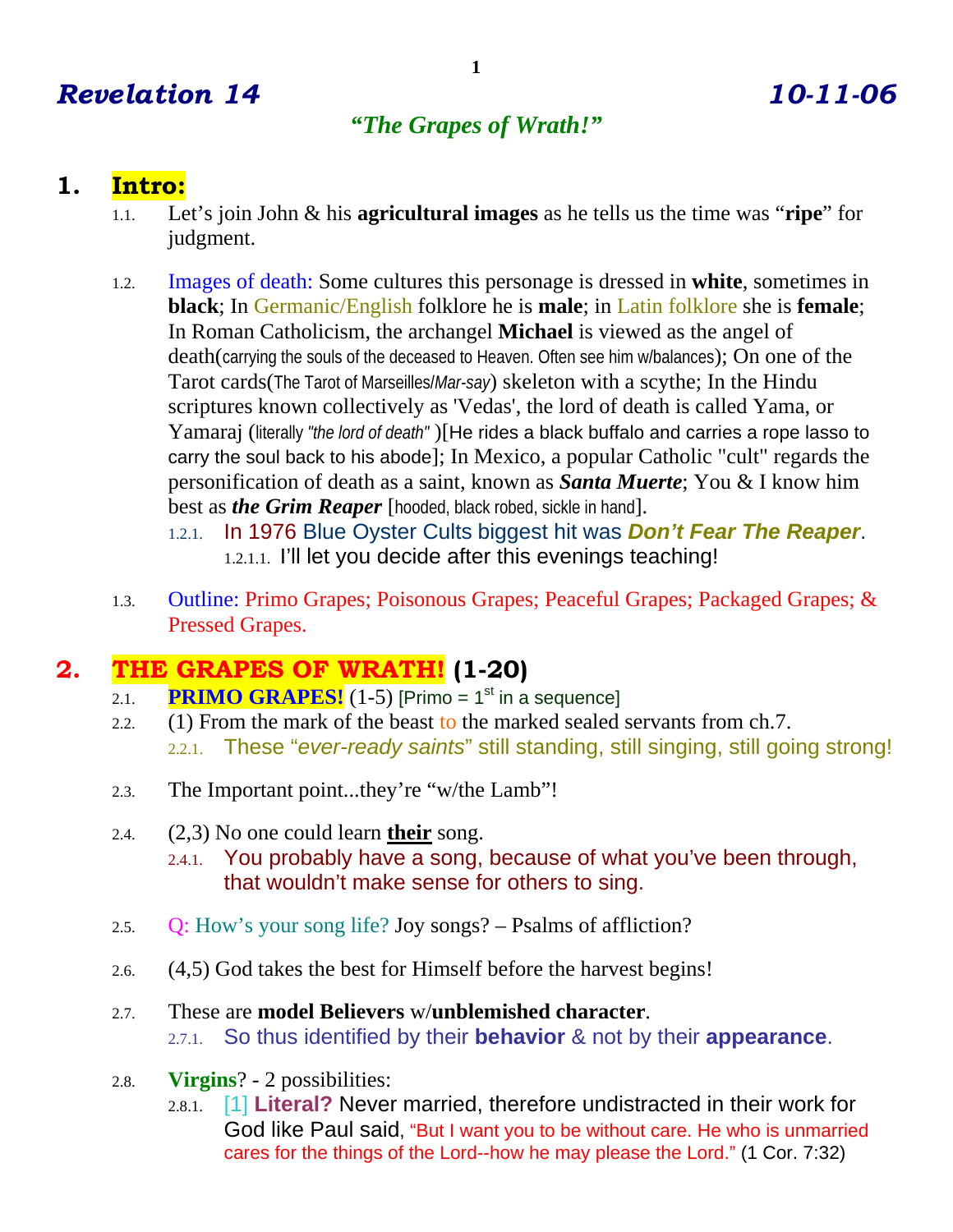#### 2.8.1.1. Q: Are you **dedicated** & **consecrated** to Him!

- 2.8.2. "Among the Franks whole armies were sometimes **baptized** at once. Many warriors went into the water w/their **rt. hands** held high(so that they didn't get wet). Then they could say, "This hand has never been baptized so they could swing their battle axes just as freely as ever!" Q: What part of your life our you holding back for yourself?
- 2.8.3. [2] **Figurative?** It can also mean, they were **completely separated** unto the God they served.
	- 2.8.3.1. i.e. They didn't commit fornication by worshiping the beast or His image.
	- 2.8.3.2. Virgin is used figuratively in 2 Cor.11:2 "For I am jealous for you with godly jealousy. For I have betrothed you to one husband, that I may present you as a **chaste virgin** to Christ."
- 2.9. **They follow the Lamb wherever He goes** "Mary had a little Lamb His name I'm sure you know; & everywhere that Jesus went **this group** was sure to follow!" 2.9.1. Simplest def of a Christian is simply: *one who follows Jesus Christ!*

## 2.10. **Christ** was the **1st Fruits** of the **Resurrection Harvest**! **This group** was the **1st Fruits** of the **Tribulation Harvest**!

- $2.10.1$ .  $1<sup>st</sup>$  Fruits are the Best of the crops.
	- 2.10.1.1.It was a symbol of the harvest to come.
- 2.10.2. The Christian is to be **the Best** that can be offered to God! Are you?
- 2.11. They had **no deceit** (no fraud, no false message) Peter applied these words to Jesus, "Who committed no sin, nor was **deceit** found in His mouth".
- 2.12. They were w/o fault w/o blemish!
	- 2.12.1. A sacrificial word. "It describes the animal which is w/o flaw, & so fit for an offering to God."
	- 2.12.2. This word is used often for the Christian, "just as He chose us in Him before the foundation of the world, that we should be **holy** and **without blame** before Him in love."

#### 2.13. **POISONOUS GRAPES!** (6-12)

- 2.14. *Triple Angelic Fly by's (Announcements):* telling everyone that the sovereign Creator is about to judge the world. [Heavenly Town Criers]
	- 2.14.1. **Man's** day is over, & **God's** day has come.
	- 2.14.2. Spanish Proverb, "*Dios tarda pero no olvida*" **[God delays but doesn't forget]**

## 2.15. **1st ANGEL–** *The World's Doom***!** (6,7)

- 2.15.1. Everlasting Gospel Eternal Good News!
	- 2.15.1.1.It's God's last call of Grace, to a world that **persists** in rejecting & openly defying Him.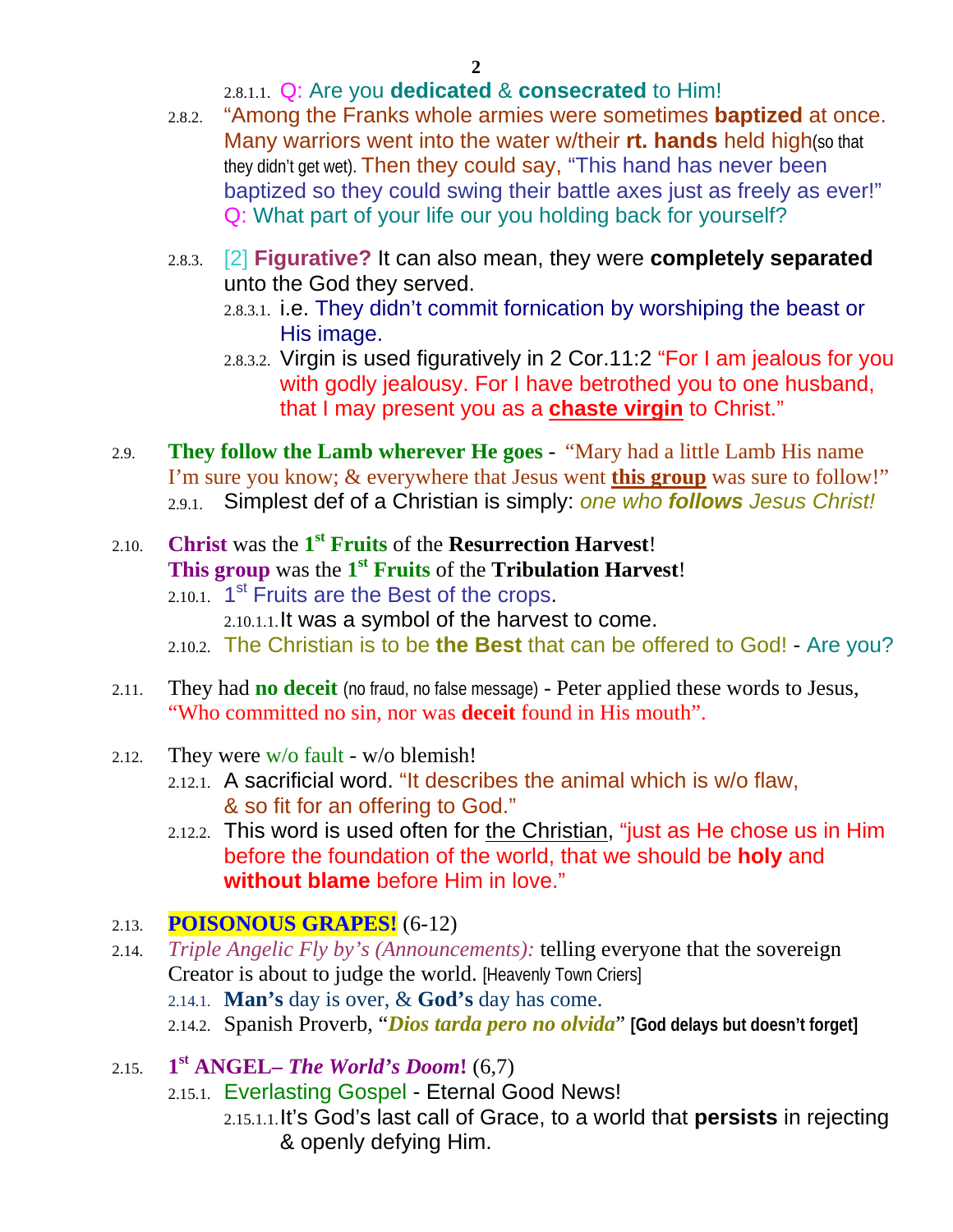**3** 

- 2.15.2. *"Fear me! Glorify me! Worship me!"* is what the Beast was saying! 2.15.2.1.No! **Fear** the God who is about to judge! - **Glorify** Him for He is worthy! - **Worship** Him as creator of Heaven & Earth!!!
- 2.16. **2nd ANGEL–** *Babylon's Doom***!** (8)
	- 2.16.1. Babylon a symbol of **man's pride** & of **his fall**. [1st mention in Rev] 2.16.1.1.Babylon was 1 of the major enemies of Israel, & destroyed its Temple in 586 bc.
		- 2.16.1.2.Ch.17,18 deal in detail with Babylon(*Political, Ecclesiastical, & Economic*).
- 2.17. **3rd ANGEL** *Antichrist's Doom***!** (9-12)
	- 2.17.1. Cup of Wrath Image from Jer.25:15,16 "For thus says the LORD God of Israel to me: Take this **wine cup of fury** from My hand, and cause all the nations, to whom I send you, to drink it. And they will drink and stagger and go mad because of the sword that I will send among them."
	- 2.17.2. Babylon has given the world a **stupefying wine**, & they **got drunk**  from its false teaching.
- 2.18. Full Strength(10) Unmixed, not diluted down, "untempered by the Mercy  $\&$ Grace of God!" (Mounce)
	- 2.18.1. Eternal judgment is not a pretty picture however you approach it.
	- 2.18.2. It is hard to imagine an **omnipotent God**, adding to His wrath, His *full-strength*-**fury**! :-0 [No longer, "*in wrath remember mercy*" Hab.3:2]
- 2.19. Fire & Brimstone(10) or burning Sulfur {*preachin Fire & Brimstone*}
- 2.20. Its **nature**? It's continuous, no rest day & night!
- 2.21. It's **extent**? Forever & Ever.
- 2.22. They say the damned in hell will know one word...*FOREVER***!** "It will be written everywhere. In their dirt & in their ashes, even as they peer up towards Gods throne there in bold letters will read 'FOREVER'! - It will be heard in the faintest of whispers & in the most hideous screams of torment - FOREVER? - It will be muttered day in & day out on all the lips Forever....Forever..... Forever!" **Their one prayer** would be to be turned to nothing, & forever cease to be, that they may escape the wrath of God!
	- 2.22.1. Other options? Here's One…"Some Hindu Guru's rub **cremation** into their skin, & **cow dung** into their hair as an effort to attain salvation!"
	- 2.22.2. "He who does not believe that God will cast unbelievers into Hell, will not be sure that he will take believers into Heaven!" (Spurg)

#### 2.23. **PEACEFUL GRAPES!** (13)

2.24. May be applied to *all believers* who die, but it will have special meaning to the **martyrs** of that evil day.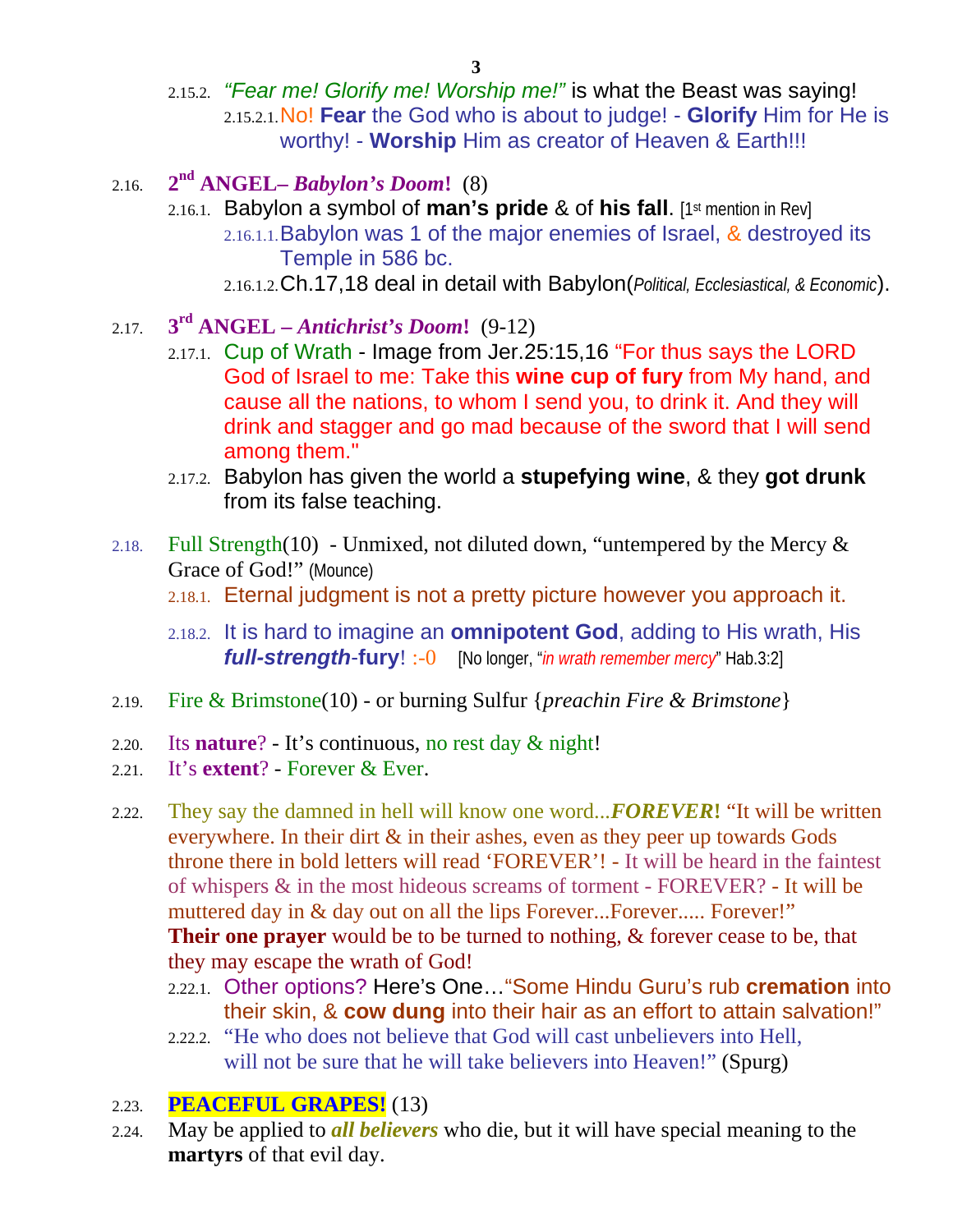2.24.1. The saints will rest…but only after their death!

2.24.2. "The Lord gets his best soldiers out of the highlands of affliction"Spurg

- 2.25. Q: What happens at death? We will be **with the Lord**; We will be **at rest**; We will be **rewarded**; We will be **freed from pain & problems**.
	- 2.25.1. Mad at God for delivering us from this???
	- 2.25.2. Here is the *REAL* **"R & R"** (**R**est & **R**ewards!)

#### 2.26. **PACKAGED GRAPES!** (14-16)

- 2.27. Jesus also used other imagery:
	- 2.27.1. Sheep & Goats(Mt.25:31,32) "When the Son of Man comes in his glory,  $\&$ all the angels with him, he will sit on his throne in heavenly glory. **All the nations** will be gathered before him, and he will separate the people one from another as a **shepherd** separates the **sheep** from the **goats**."
	- 2.27.2. Fish caught in net (read Mt.13:47-50)
	- 2.27.3. Wheat & Tares (read Mt.13:37-43)

#### 2.28. **PRESSED GRAPES!** (17-20)

- 2.29. Here are the true **Grapes of Wrath**!
- 2.30. The vine of the earth is fast ripening, & 1 day God will apply the sickle. 2.30.1. God still is **allowing** the seeds of sin to grow & produce a harvest. 2.30.1.1.But one day He will reap what has been sown.
- 2.31. Note: ripe(15),  $&$  fully ripe(18). 2.31.1. Perfect ripeness vs. over-ripe.
- 2.32. People would trample the grapes in a winepress & the juice would flow out into a lower vat.
	- 2.32.1. Here, about 184 miles, the length of Israel.
		- 2.32.1.1.Too much time in literal calculations…it is a great bloody battle known as Armageddon.
	- 2.32.2. Both **Isaiah** & **Joel** develop this very same imagery.
	- 2.32.3. In this judgment **human blood** is replaced for **grape juice**.
- 2.33. Note: **3 Vines in Scripture!**
	- 2.33.1. **Israel** was Gods original vine! They brought forth wild grapes! (Is.5)
	- 2.33.2. The True Vine is Jesus Christ! (Jn15) Abide in me. 2.33.2.1.The **genuine** vine, all others are imitations.
	- 2.33.3. Here, the **un**believers are the Vine of the earth!
- 2.34. Q: Which Vine are you connected to?
	- 2.34.1. You're drawing your sap from **the world**, from **Jesus Christ**, or you are **just a sap**?
- 2.35. "I am the vine; you are the branches. If a man remains in me and I in him, he will bear **much fruit**; apart from me you can do nothing."
	- 2.35.1. Fruit, more fruit, much fruit! (9 Grapes!)